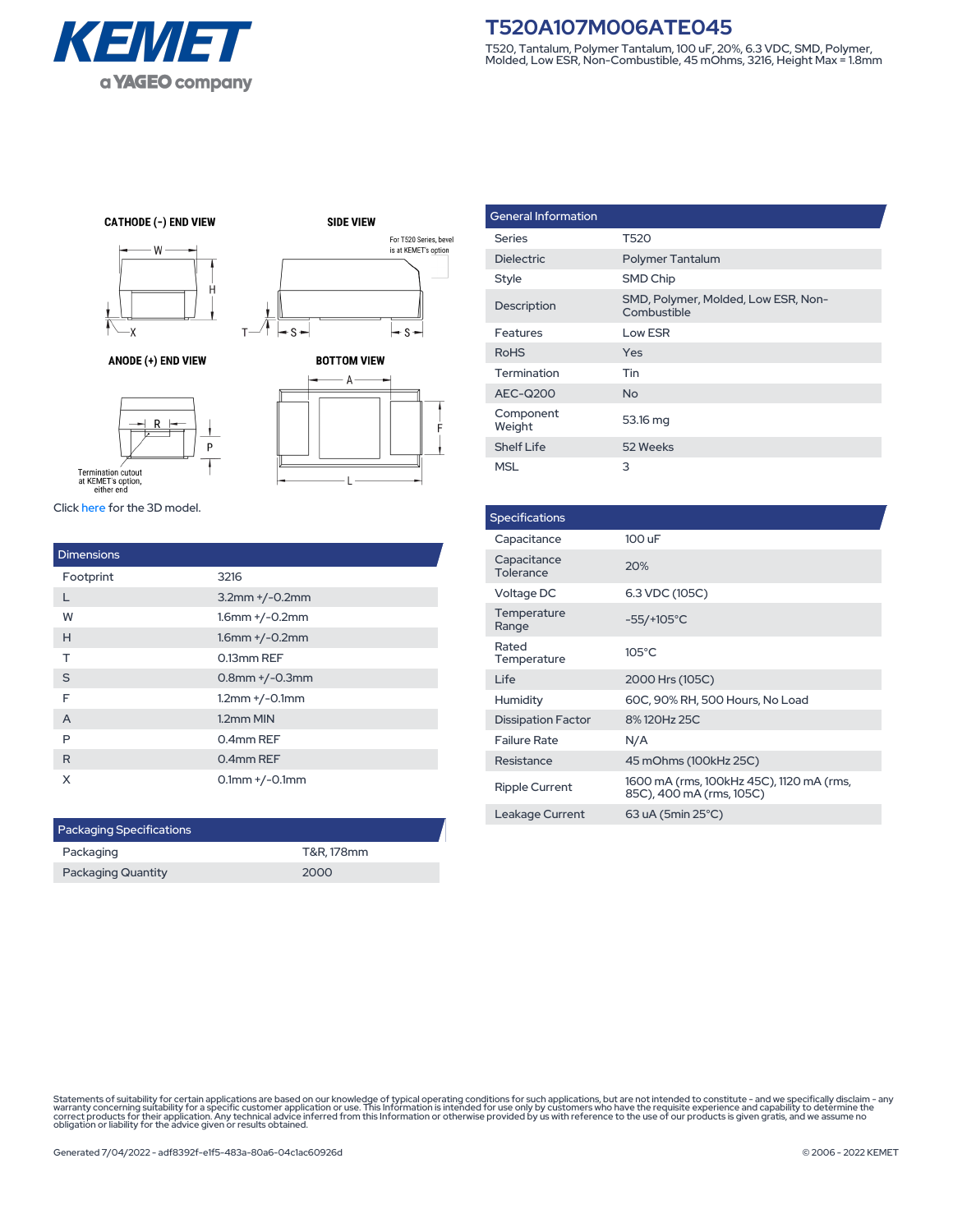

**T520A107M006ATE045** T520, Tantalum, Polymer Tantalum, 100 uF, 20%, 6.3 VDC, SMD, Polymer, Molded, Low ESR, Non-Combustible, 45 mOhms, 3216, Height Max = 1.8mm

## **Simulations**

For the complete simulation environment please visit [K-SIM](https://ksim.kemet.com/?pn=T520A107M006ATE045).

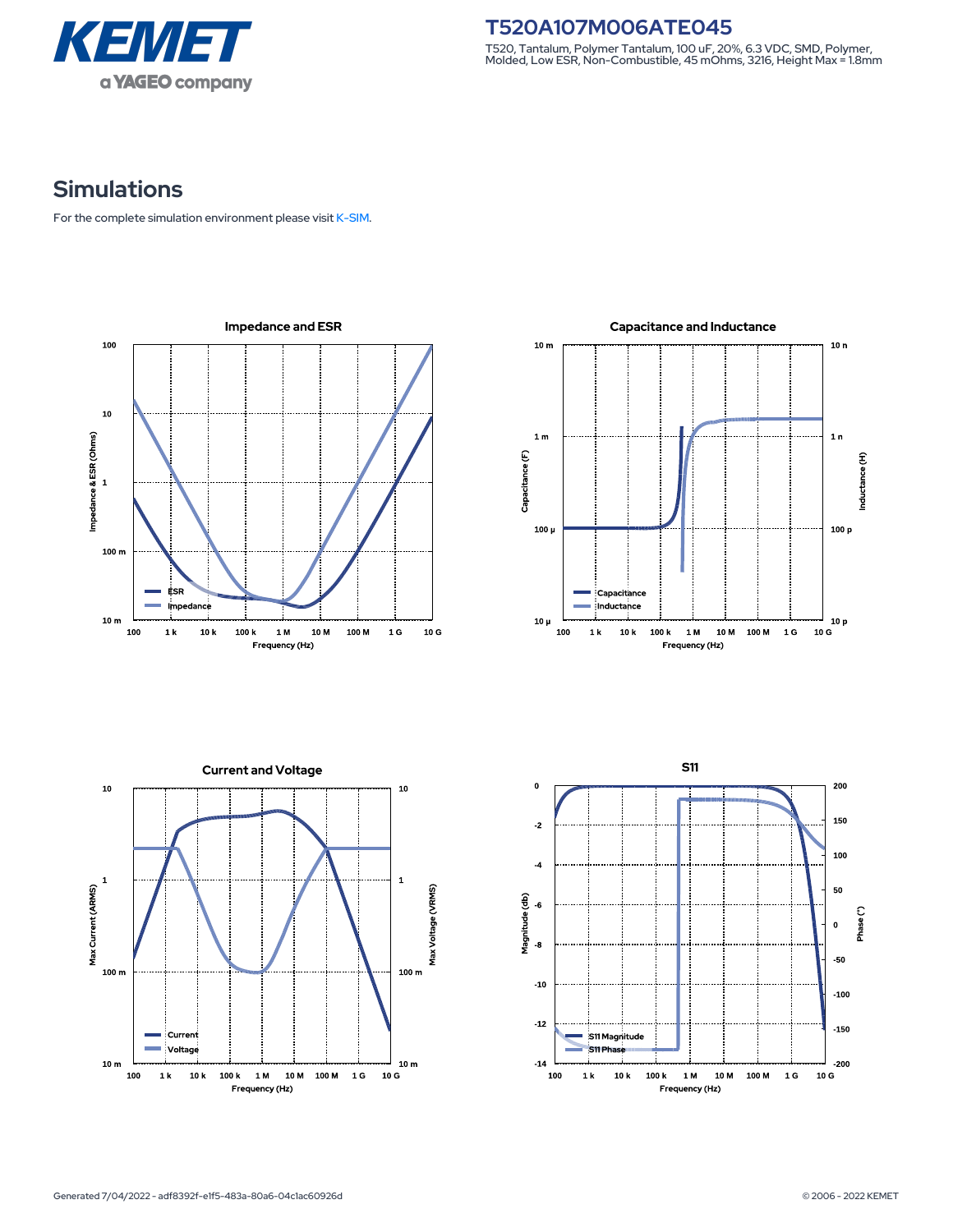